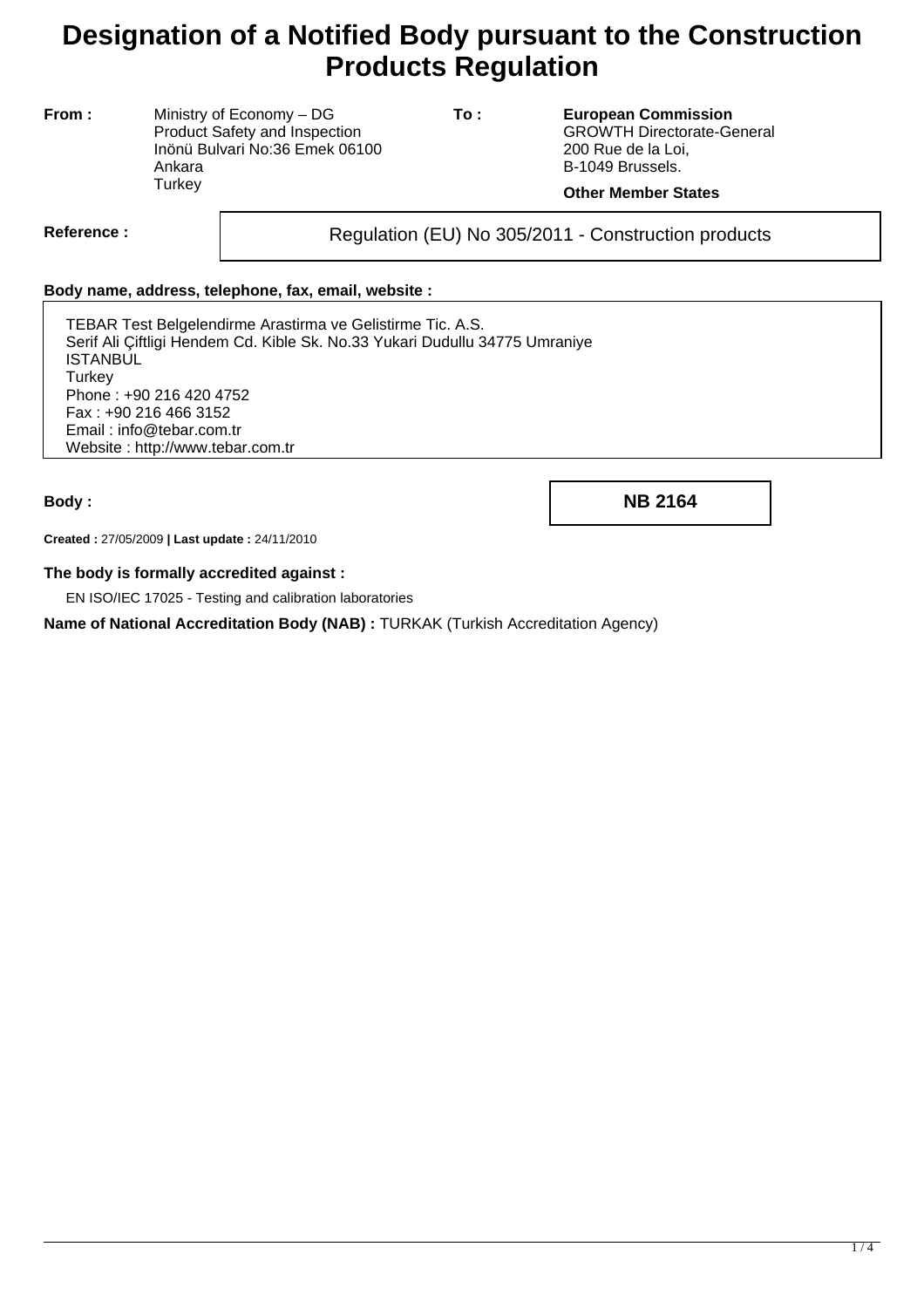## No contact

# **Tasks performed by the Body :**

**Created :** 11/06/2019 **| Last update :** 24/05/2019

| <b>Decision</b> | Product family, product/Intended use                                                                                                                                                    | <b>AVCP system</b>                      | <b>Technical specification</b> |
|-----------------|-----------------------------------------------------------------------------------------------------------------------------------------------------------------------------------------|-----------------------------------------|--------------------------------|
| 98/436/EC       | Roof coverings, rooflights, roof windows and ancillary<br>products (2/6) : - Roofing tiles, slates, stones and shingles<br>(for uses subject to reaction to fire regulations).          | <b>Testing Laboratory</b><br>(System 3) | EN 14964:2006<br>EN 544:2011   |
| 98/436/EC       | Roof coverings, rooflights, roof windows and ancillary<br>products (3/6) : - Roofing tiles, slates, stones and shingles<br>(for uses subject to external fire performance regulations). | <b>Testing Laboratory</b><br>(System 3) | EN 544:2011                    |
| 99/90/EC        | Membranes (1/3) : - Damp proof courses (in buildings).                                                                                                                                  | <b>Testing Laboratory</b><br>(System 3) | EN 14891:2012                  |
|                 |                                                                                                                                                                                         |                                         | EN 14891:2012/AC:2012          |
|                 |                                                                                                                                                                                         |                                         | EN 14909:2012                  |
|                 |                                                                                                                                                                                         |                                         | EN 14967:2006                  |
|                 |                                                                                                                                                                                         |                                         | EN 15814:2011+A1:2012          |
|                 |                                                                                                                                                                                         |                                         | EN 15814:2011+A2:2014          |
| 99/90/EC        | Membranes (1/3) : - Roof underlays (in buildings).                                                                                                                                      | <b>Testing Laboratory</b><br>(System 3) | EN 13859-1:2010                |
| 99/90/EC        | Membranes (1/3) : - Water vapour control layers (in<br>buildings).                                                                                                                      | <b>Testing Laboratory</b><br>(System 3) | EN 13859-1:2010                |
|                 |                                                                                                                                                                                         |                                         | EN 13859-2:2010                |
|                 |                                                                                                                                                                                         |                                         | EN 13970:2004                  |
|                 |                                                                                                                                                                                         |                                         | EN 13970:2004/A1:2006          |
|                 |                                                                                                                                                                                         |                                         | EN 13984:2013                  |
| 99/90/EC        | Membranes (2/3) : - Damp proofing sheets (for uses subject<br>to reaction to fire regulations).                                                                                         | <b>Testing Laboratory</b><br>(System 3) | EN 13967:2012                  |
|                 |                                                                                                                                                                                         |                                         | EN 13969:2004                  |
|                 |                                                                                                                                                                                         |                                         | EN 13969:2004/A1:2006          |
| 99/90/EC        | Membranes (2/3) : - Damp proof courses (for uses subject to<br>reaction to fire regulations).                                                                                           | <b>Testing Laboratory</b><br>(System 3) | EN 14909:2012                  |
|                 |                                                                                                                                                                                         |                                         | EN 14967:2006                  |
|                 |                                                                                                                                                                                         |                                         | EN 15814:2011+A1:2012          |
|                 |                                                                                                                                                                                         |                                         | EN 15814:2011+A2:2014          |
| 99/90/EC        | Membranes (2/3) : - Roof underlays (for uses subject to<br>reaction to fire regulations).                                                                                               | <b>Testing Laboratory</b><br>(System 3) | EN 13859-1:2010                |
| 99/90/EC        | Membranes (2/3) : - Roof sheets (for uses subject to reaction<br>to fire regulations).                                                                                                  | <b>Testing Laboratory</b><br>(System 3) | EN 13707:2004+A2:2009          |
|                 |                                                                                                                                                                                         |                                         | EN 13956:2012                  |
| 99/90/EC        | Membranes (2/3) : - Water vapour control layers (for uses<br>subject to reaction to fire regulations).                                                                                  | <b>Testing Laboratory</b><br>(System 3) | EN 13859-1:2010                |
|                 |                                                                                                                                                                                         |                                         | EN 13859-2:2010                |
|                 |                                                                                                                                                                                         |                                         | EN 13970:2004                  |
|                 |                                                                                                                                                                                         |                                         | EN 13970:2004/A1:2006          |
|                 |                                                                                                                                                                                         |                                         | EN 13984:2013                  |
| 99/90/EC        | Membranes (3/3) : - Roof sheets (for uses subject to external<br>fire performance regulations).                                                                                         | <b>Testing Laboratory</b><br>(System 3) | EN 13707:2004+A2:2009          |
|                 |                                                                                                                                                                                         |                                         | EN 13956:2012                  |
| 99/91/EC        | Thermal insulating products (1/2) : - Thermal insulating<br>products (factory-made products and products intended to be<br>formed in-situ) (any).                                       | <b>Testing Laboratory</b><br>(System 3) | EN 13162:2012                  |
|                 |                                                                                                                                                                                         |                                         | EN 13162:2012+A1:2015          |
|                 |                                                                                                                                                                                         |                                         | EN 13163:2012                  |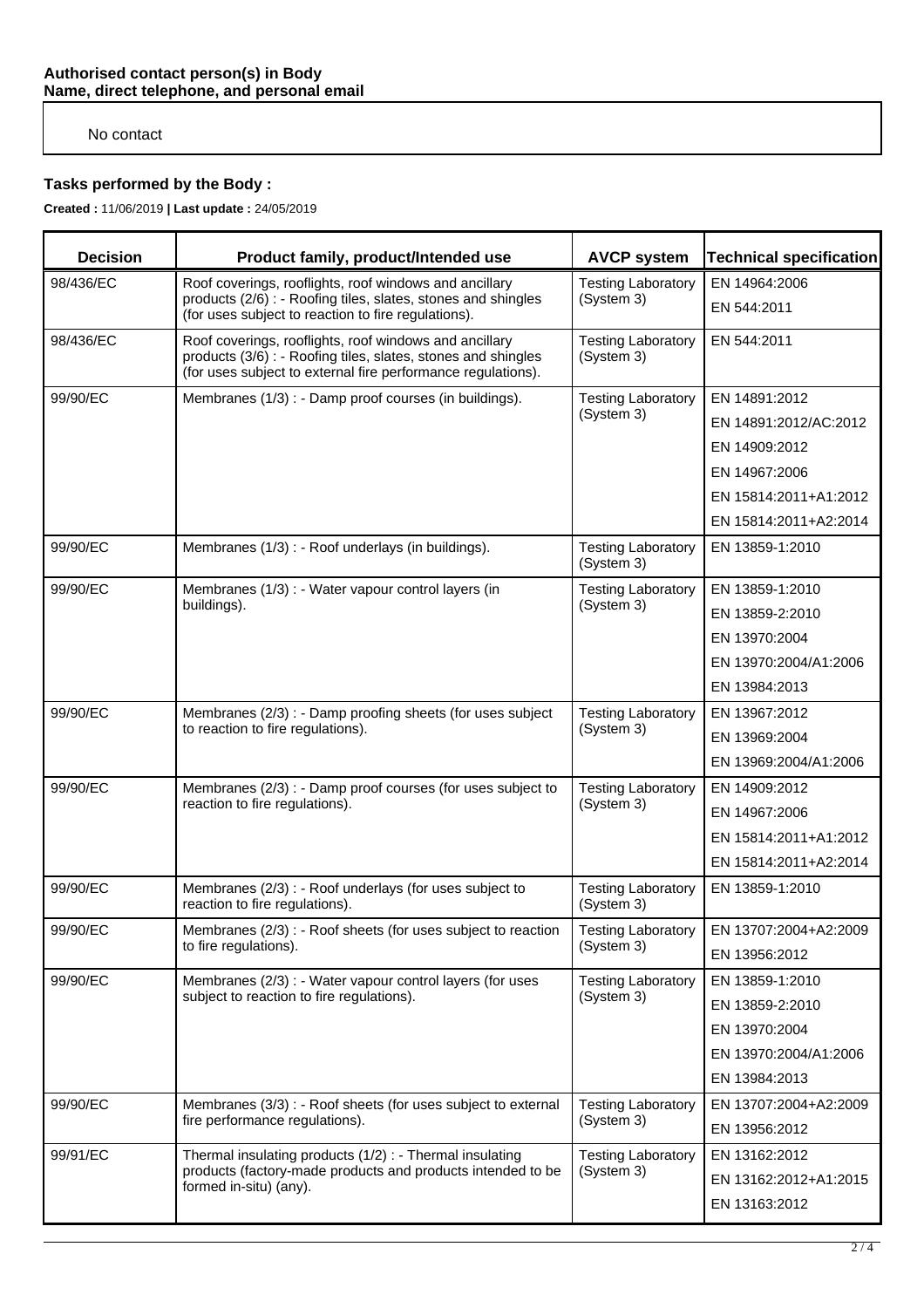| <b>Decision</b> | Product family, product/Intended use                                                                                                                                                                 | <b>AVCP system</b>                      | <b>Technical specification</b> |
|-----------------|------------------------------------------------------------------------------------------------------------------------------------------------------------------------------------------------------|-----------------------------------------|--------------------------------|
|                 |                                                                                                                                                                                                      |                                         | EN 13163:2012+A1:2015          |
|                 |                                                                                                                                                                                                      |                                         | EN 13164:2012                  |
|                 |                                                                                                                                                                                                      |                                         | EN 13164:2012+A1:2015          |
|                 |                                                                                                                                                                                                      |                                         | EN 13165:2012+A1:2015          |
|                 |                                                                                                                                                                                                      |                                         | EN 13165:2012+A2:2016          |
|                 |                                                                                                                                                                                                      |                                         | EN 13167:2012                  |
|                 |                                                                                                                                                                                                      |                                         | EN 13167:2012+A1:2015          |
|                 |                                                                                                                                                                                                      |                                         | EN 13168:2012                  |
|                 |                                                                                                                                                                                                      |                                         | EN 13168:2012+A1:2015          |
|                 |                                                                                                                                                                                                      |                                         | EN 13169:2012                  |
|                 |                                                                                                                                                                                                      |                                         | EN 13169:2012+A1:2015          |
|                 |                                                                                                                                                                                                      |                                         | EN 13170:2012                  |
|                 |                                                                                                                                                                                                      |                                         | EN 13170:2012+A1:2015          |
|                 |                                                                                                                                                                                                      |                                         | EN 13171:2012                  |
|                 |                                                                                                                                                                                                      |                                         | EN 13171:2012+A1:2015          |
|                 |                                                                                                                                                                                                      |                                         | EN 14303:2009+A1:2013          |
|                 |                                                                                                                                                                                                      |                                         | EN 14304:2009+A1:2013          |
|                 |                                                                                                                                                                                                      |                                         | EN 14305:2009+A1:2013          |
|                 |                                                                                                                                                                                                      |                                         | EN 14306:2009+A1:2013          |
|                 |                                                                                                                                                                                                      |                                         | EN 14307:2009+A1:2013          |
|                 |                                                                                                                                                                                                      |                                         | EN 14308:2009+A1:2013          |
|                 |                                                                                                                                                                                                      |                                         | EN 14309:2009+A1:2013          |
|                 |                                                                                                                                                                                                      |                                         | EN 14313:2009+A1:2013          |
|                 |                                                                                                                                                                                                      |                                         | EN 14315-1:2013                |
|                 |                                                                                                                                                                                                      |                                         | EN 14318-1:2013                |
|                 |                                                                                                                                                                                                      |                                         | EN 14319-1:2013                |
|                 |                                                                                                                                                                                                      |                                         | EN 14320-1:2013                |
|                 |                                                                                                                                                                                                      |                                         | EN 16069:2012                  |
|                 |                                                                                                                                                                                                      |                                         | EN 16069:2012+A1:2015          |
| 99/91/EC        | Thermal insulating products (2/2) : - Thermal insulating<br>products (factory-made products and products intended to be<br>formed in-situ) (for uses subject to regulations on reaction to<br>fire). | <b>Testing Laboratory</b><br>(System 3) | EN 13162:2012                  |
|                 |                                                                                                                                                                                                      |                                         | EN 13162:2012+A1:2015          |
|                 |                                                                                                                                                                                                      |                                         | EN 13163:2012                  |
|                 |                                                                                                                                                                                                      |                                         | EN 13163:2012+A1:2015          |
|                 |                                                                                                                                                                                                      |                                         | EN 13164:2012                  |
|                 |                                                                                                                                                                                                      |                                         | EN 13164:2012+A1:2015          |
|                 |                                                                                                                                                                                                      |                                         | EN 13165:2012+A1:2015          |
|                 |                                                                                                                                                                                                      |                                         | EN 13165:2012+A2:2016          |
|                 |                                                                                                                                                                                                      |                                         | EN 13166:2012+A1:2015          |
|                 |                                                                                                                                                                                                      |                                         | EN 13166:2012+A2:2016          |
|                 |                                                                                                                                                                                                      |                                         | EN 13167:2012                  |
|                 |                                                                                                                                                                                                      |                                         | EN 13167:2012+A1:2015          |
|                 |                                                                                                                                                                                                      |                                         | EN 13168:2012                  |
|                 |                                                                                                                                                                                                      |                                         | EN 13168:2012+A1:2015          |
|                 |                                                                                                                                                                                                      |                                         | EN 13169:2012                  |
|                 |                                                                                                                                                                                                      |                                         | EN 13169:2012+A1:2015          |
|                 |                                                                                                                                                                                                      |                                         | EN 13170:2012                  |
|                 |                                                                                                                                                                                                      |                                         | EN 13170:2012+A1:2015          |